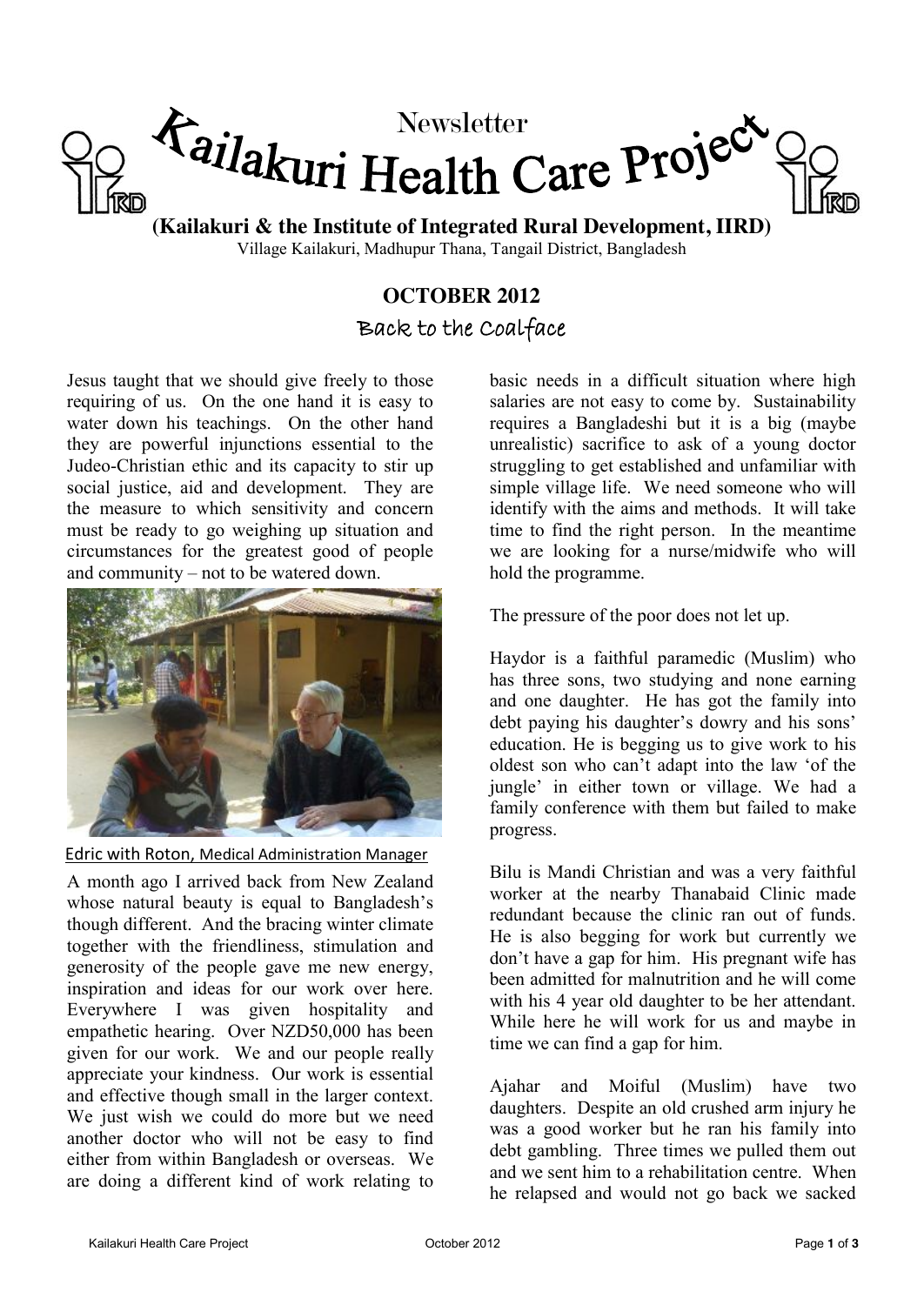him. Now his wife is pleading for help again.

Beauty Borman aged about 20 came to us ten days ago, eight months pregnant with severe anemia and semi-starvation. She has her five year old daughter Pria with her, suffering from kala azar (a slowly fatal but readily treatable infectious disease). They are Hindus and extremely poor. Her husband, Krishna (also previously treated for kala azar), went off to work in a garments factory. He had a court marriage in Dhaka taking a junior wife and has been sending nothing for the support of Beauty and Pria who for the past couple of months have been surviving on only rice and salt. When Beauty heard what had happened she walked out of the marriage, moved in with her brother and the next day came for admission at Kailakuri. She does not plan to go back to Krishna. We expect Beauty and Pria to make good recoveries but the severely malnourished fetus she is carrying is another matter. But what happens when they are ready to go home and Beauty's brother does not want them? This will be a major testing of our rehabilitation skills.

The need for the Kailakuri Health Care Project is not decreasing. We thank you enormously for your help and encouragement.

Edric Baker

Kailakuri while hiring 96% of staff from the local community also relies on and appreciates



the help and dedication of outside professionals. Dr Mariko Inui (above right) has been with Kailakuri for 2.5 years of her 3 year term, coming and going between Bangladesh and Japan. Ayako Yamauchi (physiotherapist, above

left) visits once a month from Mymensingh to help with the rehabilitation of patients. Both are supported by JOCS (Japan Overseas Christian Medical Cooperative Service).

Mariko's first visit to Kailakuri lasted no more than two or three hours. At that time Dr Baker was in New Zealand and she was surprised and wondered how they could run a clinic without a doctor. She wanted to visit again to know the secret. Mariko came back a second time the following year (2008) for one week. She stayed with Bruno (village worker) and her family. A third visit of one month the following summer staying in the home of, Lucas (paramedic) parent's home and Mariko has been coming back regularly for three months at a time ever since living on the project in a house provided by The Rotary Club of Newmarket, Auckland, New Zealand.

Mariko tells us when she was a child in Japan, it was just like Kailakuri, no TV, no fridge and her mother sometimes cooked outside. Even though she grew up in a town area she felt at home at Kailakuri. As a child she envied many of her friends who would visit their grandparents in the countryside during the holidays. She says being here feels like visiting grandparents in the countryside.

Mariko was asked to speak at a seminar in Dhaka, she very simply said "I feel sad about the poor people here who cannot get the medical care they need."

Ayako has been working in Bangladesh since 2007 and started work with Kailakuri in 2008. When asked why Bangladesh Ayako commented "It will be very long story, but to say shortly 'God's calling'. I wanted to become His tool of peace. The thought had started since 2000. I was praying to God and He answered me with an amazing way." And when asked how she feels since she has been here and about Kailakuri she answers "Bangladesh is very

different from Japan. People, culture, religion, ...everything. But God is blessing me all the time. I think He is in charge of my life. I live in Bangladesh with feeling at home. I often think it